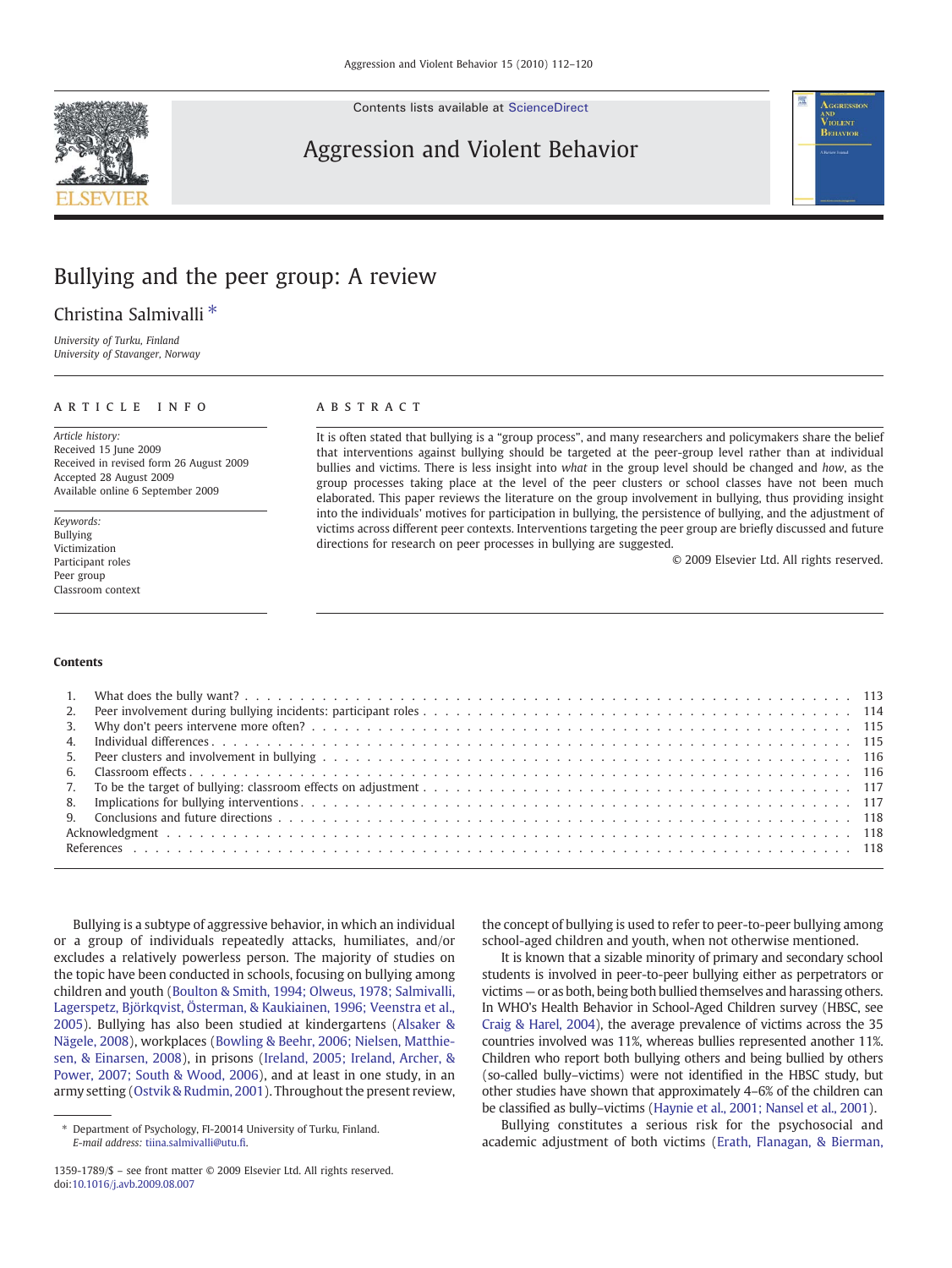[2008;](#page-7-0) [Hawker & Boulton, 2000; Isaacs, Hodges, & Salmivalli, 2008;](#page-7-0) [Olweus, 1994; Salmivalli & Isaacs, 2005](#page-7-0)) and bullies ([Kaltiala-Heino,](#page-7-0) [Rimpelä, Rantanen, & Rimpelä, 2000; Nansel et al., 2004\)](#page-7-0). Besides victims and their perpetrators, there is evidence that peers merely witnessing the attacks can be negatively influenced [\(Nishina &](#page-7-0) [Juvonen, 2005\)](#page-7-0).

Thinking of how the group is involved in bullying is in a way "returning to the roots". The concept originally used in Scandinavian languages to refer to bullying was mobbing (in Swedish, mobbning), and the phenomenon was described as a group of children ganging up on one and the same victim, harassing and tormenting him/her repeatedly. The term mob had been used even before to refer to unorganized, emotional, often antisocial and/or aggressive crowds (see [Lagerspetz, Björkqvist, Berts, & King, 1982](#page-7-0)). Thus, in the early writings on "mobbing" among school children, the idea of group engagement was clearly present. [Heinemann \(1972\),](#page-7-0) for instance, described mobbing as a situation in which the entire school class, or the majority of it, attacks an individual child. [Olweus \(1978](#page-7-0), p. 5), on the other hand, stressed in his early book, the role of individual bullies and possibly subgroups of bullies, and warned about overemphasizing the "collective aspect" of mobbing. He suggested directing attention to situations in which an individual child is exposed to aggression systematically and over time, whether from an individual, a small group, or a whole class.

Today, group involvement in bullying is understood somewhat differently than the whole group, or gang, actively attacking one person. The group members are seen as having different roles in the process, driven by diverse emotions, attitudes, and motivations. Their individual characteristics interact with environmental factors, such as classroom norms, contributing to the process which can have tremendously hurtful outcomes for the targeted individual(s). Placing bullying in its group context helps to better understand the individuals' motivation to bully, the lack of support provided to the victims, the persistence of bullying, and the adjustment of victims across diverse contexts. Finally, the group view is helpful in developing effective interventions against bullying.

#### 1. What does the bully want?

In social groups where bullying takes place, initiative ringleader bullies can typically be identified. Their prevalence in child and adolescent samples is typically around 5–15% [\(Craig & Harel, 2004;](#page-7-0) [Kärnä et al., in press; Pellegrini, Bartini, & Brooks, 1999](#page-7-0)). Early explanations of bullies' behavior emphasized their aggressive personality pattern [\(Olweus, 1978](#page-7-0)), which caused them to aggress against several people in different contexts. Bullying behavior was seen, as aggression in general, rather stable over time and independent of social context. The early descriptions of bullies' personality (e.g., [Olweus, 1978](#page-7-0), p. 158–163) were not yet influenced by the nowadays commonly used taxonomy based on the functions of aggressive behavior, namely, the distinction between reactive and proactive aggression ([Dodge, 1991](#page-7-0)). Bullying, which is typically unprovoked and deliberate, can be considered a subtype of proactive, goal-directed aggression ([Coie, Dodge, Terry, & Wright, 1991\)](#page-6-0). The conceptualization of bullying as proactive aggression has led to the acknowledgement that bullies are not necessarily socially unskilled or emotionally dysregulated but can quite skillfully use bullying in order to achieve their goals (Garandeau [& Cillessen, 2006](#page-7-0); [Sutton, 2003;](#page-8-0) [Sutton, Smith, & Swettenham, 1999\)](#page-8-0).

What is it that bullies want? It has been suggested that bullying behavior is motivated by the bullies' pursuit of high status and a powerful, dominant position in the peer group [\(Pellegrini, 2002;](#page-7-0) [Salmivalli & Peets, 2008](#page-7-0)). Although an individual motive, a quest for status is very much group-related. Status is the individual's relative standing in the peer hierarchy — "the outcome of an evaluation of attributes that produces differences in respect and prominence"

[\(Keltner, Gruenfeld, & Anderson, 2003,](#page-7-0) p. 265). Furthermore, it is the group that assigns status to its members, so the bullies are dependent on the peer group in the realization of their status goal.

Children differ in the relative importance they attach to communal (making friends, being prosocial, feeling close to others) and agentic (being visible, influential, and admired) goals. Self-perceived importance of agentic goals has been found to explain variation in proactive (but not reactive) aggression ([Salmivalli, Ojanen, Haanpää, & Peets,](#page-8-0) [2005\)](#page-8-0). [Sitsema, Veenstra, Lindenberg, and Salmivalli \(2009\)](#page-8-0) found that the child's probability of being involved in a bullying relationship as a bully was related to a high degree of status goals, especially among adolescent males. The scale assessing status goals was a subscale of the agentic goals scale used by [Salmivalli et al. \(2005\)](#page-8-0), including three items: (When with your peers, how important it is for you that)… "you appear self-confident and make an impression on the others", "the others think you are smart" and "the others respect and admire you".

[Björkqvist, Ekman, and Lagerspetz \(1982\)](#page-6-0) studied the ego picture, the ideal ego picture, and the normative ego picture of 14–16 year-old adolescents. They found that bullies not only perceived themselves as dominant (ego picture) but also had high ideals concerning dominance — male bullies actually wanted to be even more dominant than they already were (ideal ego picture). Furthermore, the bullies believed that others expected them to be dominant (normative ego picture). In a study conducted among adult (male) prisoners, [South](#page-8-0) [and Wood \(2006\)](#page-8-0) found that bullying was positively related to the perceived importance of social status and prestige, operationalized by items such as "It is important to me that other prisoners don't see me as weak", and "One of the most important things in prison life is being respected by other prisoners".

If bullying is driven by status goals, it should be more common during periods in life when peer status is considered important. One such period is obviously adolescence (e.g., [Eder, 1985; LaFontana &](#page-7-0) [Cillessen, 2009\)](#page-7-0). In a recent study, [LaFontana and Cillessen \(2009\)](#page-7-0) showed a clear peak in prioritizing status enhancement in early adolescence, when one third of study participants chose status enhancement over friendship, and as many as 74–79% considered it more important than rule adherence. The expected increase in bullying others during adolescence has been found in several studies (e.g., [Espelage, Bosworth, & Simon, 2001; Pellegrini & Long, 2002;](#page-7-0) [Scheithauer, Hayer, Petermann, & Jugert, 2006](#page-7-0)). It has been suggested, however, that the developmental changes in prioritizing status and in bullying others might be qualified by the transition to a new school. In other words, the transition to middle/secondary school might enhance the importance of peer acceptance, popularity, and "fitting in" in the new social environment [\(Juvonen & Ho, 2009; Pellegrini,](#page-0-0) [2002\)](#page-0-0) and consequently, bullying behavior. However, a recently collected data set involving 195,000 Finnish students from all grade levels of comprehensive education, i.e., Grades 1–9 (Salmivalli and the KiVa project, unpublished data collected in May 2009) shows that the increase in bullying starts taking place already at the age of 12, i.e., one year before the transition (Grade 7 in Finland), rather than after it. This suggests increase in bullying is not due to the transition alone.

If bullies want status, they should be likely to choose their victims, as well as the time and place for their attacks, to best serve the achievement of this goal. Bullies are indeed selective in their aggression, choosing victims who are submissive [\(Schwartz et al.,](#page-8-0) [1998\)](#page-8-0), insecure of themselves ([Salmivalli & Isaacs, 2005](#page-8-0)), physically weak [\(Hodges & Perry, 1999\)](#page-7-0) and in a low-power, rejected position in the group [\(Hodges & Perry, 1999\)](#page-7-0). This enables bullies to repeatedly demonstrate their power to the rest of the group and renew their high-status position without the fear of being confronted. Witnesses are important, too. Rather than attacking secretly, bullies seem to initiate their attacks when peers are present. In studies utilizing naturalistic observations in the schoolyard, it has been found that peers are present in 85–88% of all bullying episodes ([Atlas & Pepler,](#page-6-0) [1998; Hawkins, Pepler, & Craig, 2001\)](#page-6-0).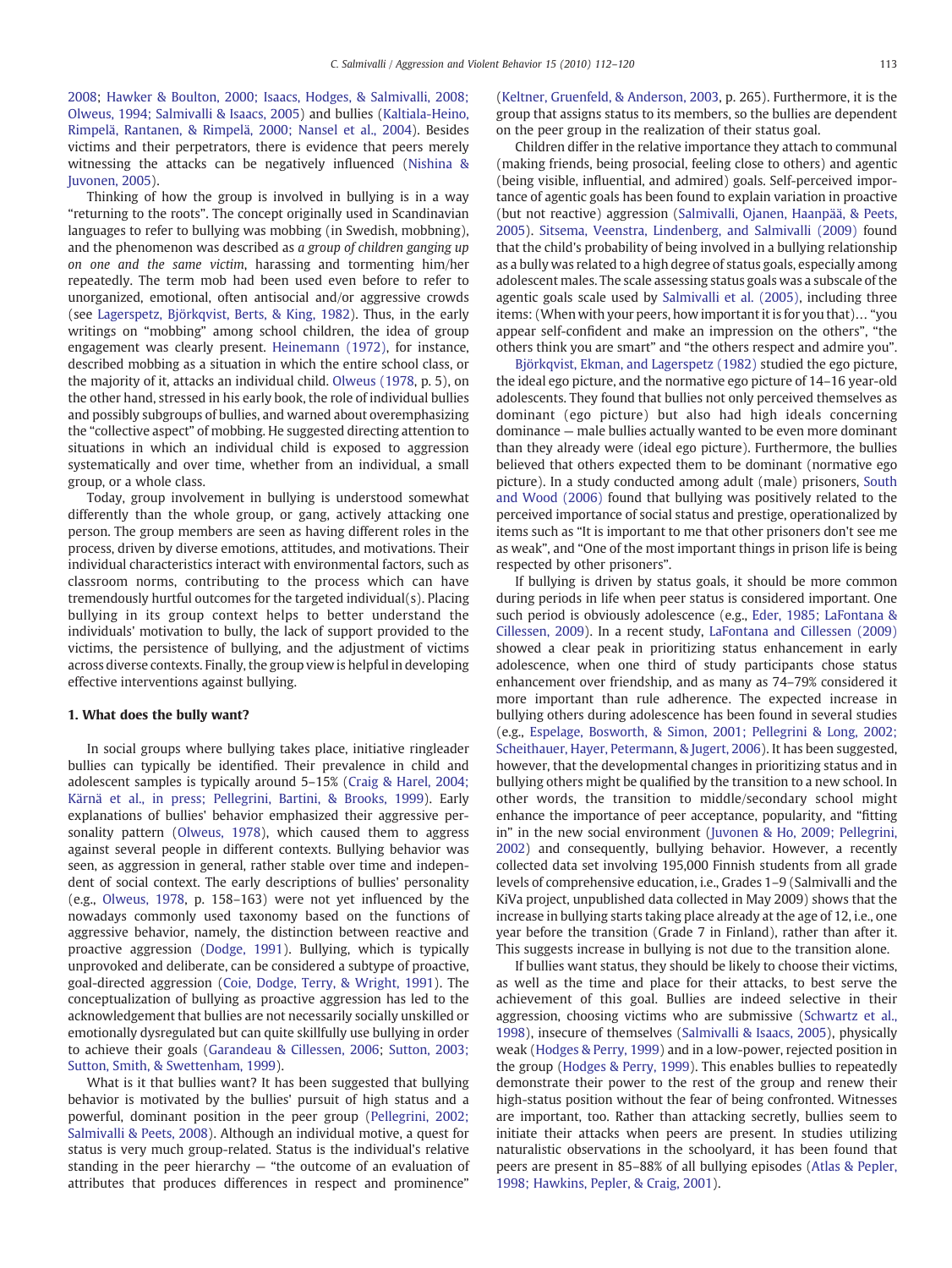Bullies have reasons to believe that their behavior helps enhance their peer status. Studies have shown that aggressive children, including bullies, can be perceived as cool, powerful, and popular even in mainstream peer groups [\(Caravita, DiBlasio, & Salmivalli,](#page-6-0) [2009; Juvonen, Graham, & Schuster, 2003; Rodkin, Farmer, Pearl, &](#page-6-0) [Van Acker, 2006](#page-6-0); [Vaillancourt, Hymel, & McDougall, 2003](#page-8-0)), and bullying can indeed be helpful in gaining prestige. In their longitudinal study from fall to spring [Juvonen et al. \(2003\)](#page-7-0) found that changes in bully status were associated with changes in perceived coolness: fall bullies were perceived cool in the fall, spring bullies were considered cool in the spring only, and children who bullied others both in the fall and in the spring were perceived as cool both times.

The high status of bullies might seem to contradict previous studies reporting an association between bullying and peer rejection, i.e., the child being nominated as disliked by many peers (e.g., [Lagerspetz et al., 1982; Salmivalli et al., 1996; Warden & MacKinnon,](#page-7-0) [2003\)](#page-7-0). However, being disliked and being perceived as cool or popular do not necessarily contradict each other (e.g., [Estell, Farmer, Pearl,](#page-7-0) [Van Acker, & Rodkin, 2008; Rodkin et al., 2006\)](#page-7-0). A child can be rejected (personally disliked by many classmates) and yet perceived as popular, as the latter construct reflects the social centrality, visibility, and impact of children in their peer group — exactly the things bullies seem to value.

Even the association between rejection and bullying is not a universal truth, but rather varies across school classes [\(Sentse,](#page-8-0) [Scholte, Salmivalli, & Voeten, 2007](#page-8-0)). Furthermore, in a recent study by [Veenstra, Lindenberg, Munniksma, and Dijkstra \(in press\)](#page-8-0) bullies were actually rejected only by children to whom they represented a potential threat. For instance, males bullying females were rejected by female classmates only, whereas males targeting the members of their own sex were disliked by males but actually accepted by females.

It is not completely clear why bullies are perceived as "cool" and popular even in normative peer cultures. This association is strongest – and best documented – among adolescents ([Caravita et al., 2009;](#page-6-0) [Juvonen et al., 2003; Rodkin & Farmer, 2000\)](#page-6-0), and one explanation is that as antisocial and tough behaviors represent challenges to adult norms and values, they are welcomed by peers at this developmental period (Moffi[tt, 1993](#page-7-0)). However, some studies suggest that bullies can be relatively popular among their peers even as early as the age of five to eight ([Alsaker & Nägele, 2008,](#page-6-0) p. 238). Resource control theory posits that individuals who are effective in their goal attainment and have access to material and social resources (the most wanted toy, the best role in a game or play, sexual attention) are valued by peers [\(Hawley, 1999, 2002](#page-7-0)). Resource control can be based on coercion, on prosocial strategies, or both. Especially the most popular members of bullying groups can use their aggression effectively [\(Pellegrini et al.,](#page-7-0) [1999\)](#page-7-0), and many of them might combine bullying with prosocial behavior (bistrategic controllers, see [Hawley, Little, & Card, 2007\)](#page-7-0) in order to maximise their resource control and consequently, perceived popularity.

It should be noted that so-called bully–victims, who are themselves victimized and bully others, seem to be a distinct group from nonvictimized bullies in many ways, also with respect to the reasons for their attacks. Rather than skilful and strategic children, bully– victims seem to be dysregulated, hot-tempered, and high on both proactive and reactive aggression [\(Salmivalli & Nieminen, 2002;](#page-8-0) [Schwartz, Proctor, & Chien, 2001](#page-8-0)).

In summary, there is some support for the assumption that (nonvictimized) bullies are driven by a quest for high status. Bullying is related to self-reported goals of being respected, admired, and dominant [\(Björkqvist et al., 1982; Sitsema et al., 2009](#page-6-0)). Bullies seem to choose their targets, as well as the time and place for the attacks in a way that maximises their chances of demonstrating their power to peers, and in many cases they are successful in gaining prestige (e.g., [Juvonen et al., 2003\)](#page-7-0). More research is needed on possible sex differences and developmental changes in the motives underlying

bullying; so far studies have mostly consisted of preadolescent and adolescent samples and sometimes they have found a weaker association between status goals and bullying among females, as compared with males (e.g., [Sitsema et al., 2009\)](#page-8-0).

### 2. Peer involvement during bullying incidents: participant roles

The fact that peer witnesses are present in most bullying incidents has led researchers to ask how these bystanders react during such episodes, and how their reactions might either contribute to the problem or help resolve it (e.g., [Hawkins et al., 2001; O'Connell,](#page-7-0) [Pepler, & Craig, 1999; Salmivalli et al., 1996\)](#page-7-0). [Salmivalli et al. \(1996\)](#page-8-0) used a peer-nomination procedure to identify four participant roles that children may have in the bullying process, in addition to being bullies or victims: assistants of bullies, reinforcers of bullies, outsiders, and defenders of the victim.<sup>1</sup> Assistants are children who join the ringleader bullies, reinforcers provide positive feedback to bullies (e.g., by laughing or cheering), outsiders withdraw from bullying situations, and defenders take sides with the victims, comforting and supporting them. After the first Finnish studies, numerous other researchers from various countries [\(Andreou & Metallidou, 2004;](#page-6-0) [Camodeca & Goossens, 2005; Goossens, Olthof, & Dekker, 2006;](#page-6-0) [Menesini, Codecasa, & Benelli, 2003; Schäfer & Korn, 2004; Sutton &](#page-6-0) [Smith, 1999](#page-6-0)) have utilized the same methodology, or a similar conceptualization of bullying. [Olweus \(2001](#page-7-0), pp. 14–15), for instance, has described the "bullying circle" in which eight different bystander modes of reaction represent the combinations of children's attitudes to bullying (positive–neutral–indifferent–negative) and behaviors (acting vs. not acting).

The importance of bystander reactions becomes obvious if we think about their potential impact on the children who bully, on the targets of harassment, and on each other. Having others join in the bullying or getting even subtle positive feedback by verbal or nonverbal cues (e.g. smiling, laughing) is probably rewarding for those who are doing the bullying, whereas challenging the bully's power by taking sides with the victim provides negative feedback for them. In their observational study [Hawkins et al. \(2001\)](#page-7-0) found that when bystanders reacted on behalf of the victim, they were often effective in putting an end to a bullying episode. Bystander influences on bullying have been investigated at the classroom level as well, by aggregating children's scores on participant role scales to the classroom level. The aggregated scores reflect behaviors that are typical or atypical of children in a certain classroom. It has been found that the more classmates tend to reinforce the bully, the more frequently bullying takes place in a school class, whereas classroom levels of supporting and defending the victims have an opposite effect [\(Kärnä, Salmivalli, Poskiparta, & Voeten, 2008\)](#page-7-0). Furthermore, the association between victimization and its two known risk factors, social anxiety and peer rejection, is strongest in classrooms that are high on reinforcing bullies and low on defending the victims. In other words, the likelihood of anxious or rejected children ending up as victimized depends on the social context, being highest in classes where bystanders appear as supporting the bully's behavior, rather than challenging it [\(Kärnä, Voeten, Poskiparta, & Salmivalli, in press](#page-7-0)).

The bystanders' reactions make a difference for the victims' adjustment as well. In a study by [Sainio, Veenstra, Huitsing, and](#page-8-0) [Salmivalli \(submitted for publication\),](#page-8-0) victims who had one or more classmates defending them when victimized were less anxious, less depressed, and had a higher self-esteem than victims without defenders, even when the frequency of victimization experiences was controlled for.

Unfortunately, children witnessing bullying do not seem to utilize their potential to reduce it. Despite the fact that most children's

 $1$  The latest version of the questionnaire consists of 15 items, which are available from the author.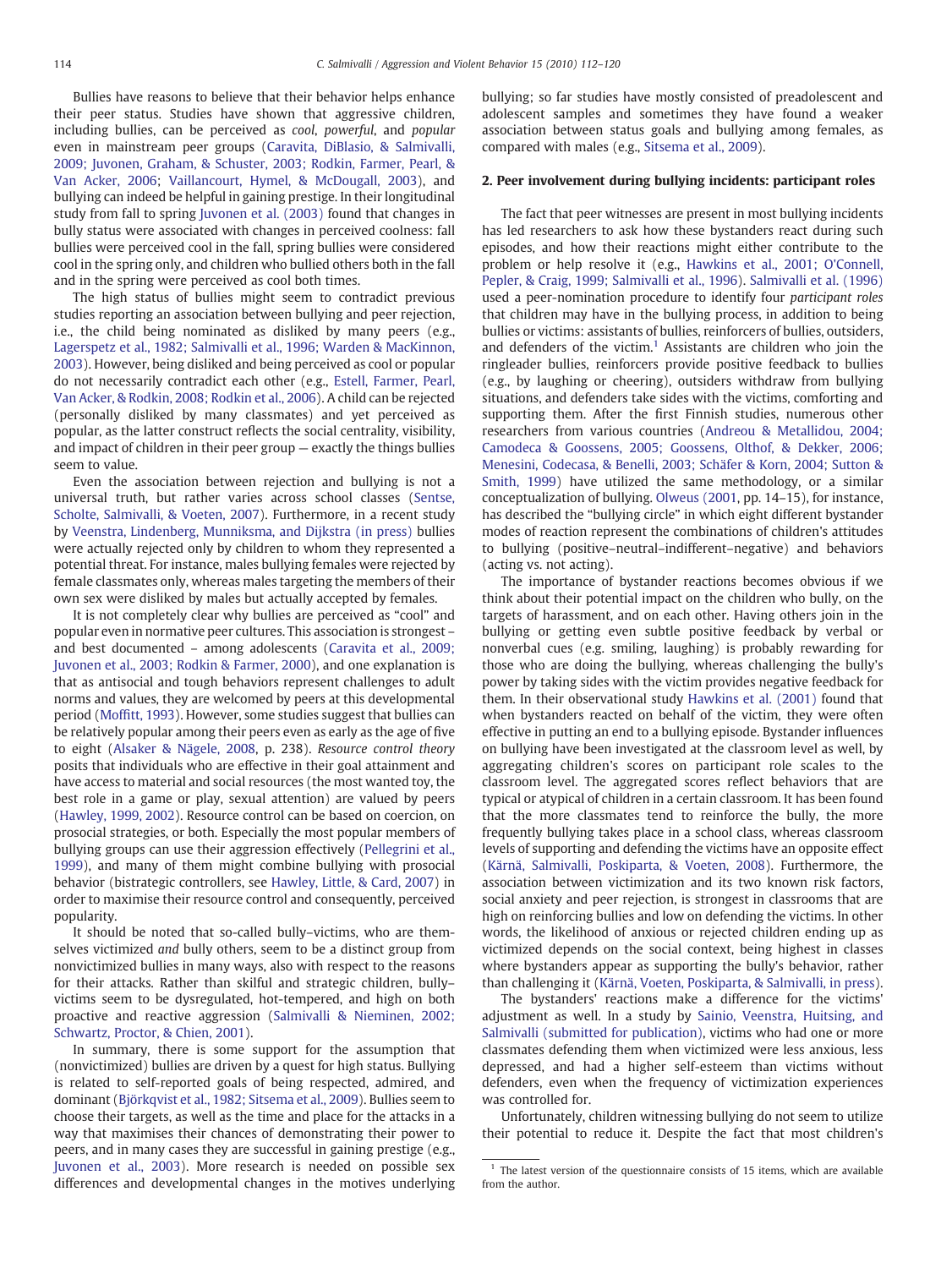attitudes are against bullying and they report intentions to support victimized peers in hypothetical situations [\(Boulton, Trueman, &](#page-6-0) [Flemington, 2002; Rigby & Johnson, 2006; Rigby & Slee, 1991;](#page-6-0) [Whitney & Smith, 1993\)](#page-6-0), actual defending behavior assessed by peer reports is rare. In a Finnish study ([Salmivalli, Lappalainen, &](#page-8-0) [Lagerspetz, 1998](#page-8-0)) the frequencies of sixth- and eighth-grade students identified as defenders of the victims were 17–20%, whereas the children who either reinforced or assisted the bully amounted to 20– 29%. Almost one third (26–30%) did not take sides with anyone but rather withdrew from bullying situations, thus passively enabling bullying to continue. There seems to be a disconnect — something prevents children from defending their bullied peers even if they think that it would be the right thing to do and have intentions of doing so.

#### 3. Why don't peers intervene more often?

Why don't children support the victim more often, instead of joining the bullying or rewarding it? Some reasons might be related to the characteristics of typical bullying situations, and the social standing of the bullies and victims in the group. As bullying incidents tend to have multiple witnesses, the likelihood of intervening might be reduced by the classical "bystander effect" [\(Darley & Latane, 1968](#page-6-0)): helping is less likely when many individuals are witnessing a potentially dangerous or harmful situation. This might be due to the diffusion of responsibility (no one feels personally responsible and perhaps expects someone else to take action) or children might monitor each other and infer that as the others don't do anything, this can't be so serious. Most bullying actually consists of attacks that might appear as relatively "mild", such as verbal abuse ([Rivers &](#page-8-0) [Smith, 1994](#page-8-0)). The harm caused is mostly psychological, and thus easy to explain away or construe as "only joking" ([Teräsahjo & Salmivalli,](#page-8-0) [2003\)](#page-8-0) — even the victims themselves might try to hide their suffering from others.

Also children's attitudes towards victims might be influenced by their observing of each others' reactions. [Gini, Pozzoli, Borghi, and](#page-7-0) [Franzoni \(2008](#page-7-0), Study 2) manipulated the bystanders' reactions in hypothetical scenarios and found that when middle-school children imagined witnessing a bullying incident where other bystanders intervened to help the victim, they reported more victim liking than in the condition where bystanders assisted the bully.

As bullies are often perceived as popular and powerful, it takes a lot to thwart their behavior. Rather, it might seem adaptive for children to distance themselves from low-status victims, i.e., avoid their company and appear more like the bullies ([Juvonen & Galvan,](#page-7-0) [2008\)](#page-7-0). Behaving aggressively (or at least not being friendly) towards the target of bullying becomes like a trend, a way of "fitting in" and emphasizing one's belonging to the peer group ([Garandeau &](#page-7-0) [Cillessen, 2006\)](#page-7-0). For some children, this might reflect strategic understanding of what is adaptive in the group ([Juvonen & Cadigan,](#page-7-0) [2002\)](#page-7-0) whereas others might just get too anxious to react [\(Nishina &](#page-7-0) [Juvonen, 2005,](#page-7-0) Study 1).

Bullies often have only one or two main targets in the class [\(Schuster,](#page-8-0) 1999). [Garandeau and Cillessen \(2006\)](#page-7-0) have argued that this way bullying is more efficient and less risky. If there were several targets, they might support one another. Furthermore, in such a case the classmates might attribute the cause of bullying to the aggressors, rather than their victims. When there is only one victim, on the other hand, bullying might seem more justified and appear as the victim's fault, especially because the victims are partly selected on the basis of being rejected and having few, if any friends [\(Ladd & Troop-Gordon,](#page-7-0) [2003; Perry, Kusel, & Perry, 1988; Salmivalli et al., 1996\)](#page-7-0). Tragically, the victims have been shown to be both intra- and interpersonally most maladjusted in contexts where victimization is targeted at few children only [\(Huitsing, Veenstra, Sainio, & Salmivalli, in revision;](#page-7-0) [Sentse et al., 2007\)](#page-7-0). Thus, both bystanders and victims themselves

might be more prone to blame the target when few children share his or her plight.

[Schuster \(2001\)](#page-8-0) provided evidence of peers having a strong negative bias with regard to their victimized classmates. In a study utilizing the hypothetical vignette paradigm, the victims (previously identified victimized classmates) were seen as personally responsible for their failures more often than nonvictimized classmates. A similar bias is likely to be present when children evaluate the victims' responsibility for their plight [\(Teräsahjo & Salmivalli, 2003\)](#page-8-0), and it might get stronger as victimization continues. In accordance with this, and with [Olweus' \(1978\)](#page-7-0) notion concerning "gradual cognitive changes in the perceptions of the victim" it has been shown that even though victimized children are already rejected when chosen as victims, they tend to get even more rejected over time ([Hodges &](#page-7-0) [Perry, 1999; Ladd & Troop-Gordon, 2003](#page-7-0)).

The attitudes children report towards bullying in general, or towards hypothetical, "imaginary" victims in the questionnaires or hypothetical vignettes might differ from the attitudes they have towards the actual victims in their own school class (e.g., "I disapprove of bullying in general, but that kid certainly deserves it"). Overall, it seems that over time being the target of harassment starts to resemble a social role in the group: it has consequences for how the others view the victim and for the victim's possibility to connect with peers.

#### 4. Individual differences

Despite the factors that might inhibit defending victimized peers, there are individual differences in how children behave when witnessing bullying. With respect to individual differences, supporting and defending victimized peers has so far received most attention. Not surprisingly, children who have strong anti-bullying attitudes [\(Salmivalli & Voeten, 2004](#page-8-0)), are empathic [\(Caravita et al., 2009; Gini,](#page-6-0) [Albiero, Benelli, & Altoe, 2007; Pöyhönen, Juvonen, & Salmivalli, in](#page-6-0) [press; Warden & MacKinnon, 2003\)](#page-6-0), have high self-efficacy related to defending [\(Pöyhönen et al., in press; Pöyhönen & Salmivalli, 2008](#page-7-0)), and tend to be nominated as defenders by their classmates. In addition, defenders have been found to be emotionally stable [\(Tani,](#page-8-0) [Greenman, Schneider, & Fregoso, 2003](#page-8-0)) and cognitively skilled children ([Caravita, DiBlasio, & Salmivalli, in press\)](#page-6-0). Younger children tend to be more supportive of victims, both in terms of their attitudes and intentions (Rigby [& Johnson, 2006; Rigby & Slee, 1991](#page-8-0)) and peerreported defending behaviors ([Salmivalli & Voeten, 2004\)](#page-8-0). Finally, girls are nominated as defenders more often than boys, both by their classmates at large (e.g., [Goossens et al., 2006; Menesini et al., 2003;](#page-7-0) [Pöyhönen et al., in press; Salmivalli et al., 1996\)](#page-7-0) and by victims themselves [\(Sainio et al., submitted for publication\)](#page-8-0).

Importantly, defenders enjoy a positive peer status. They are both well-liked ([Salmivalli et al., 1996\)](#page-8-0) and at least in middle childhood, perceived as popular by their peers [\(Caravita et al., 2009; Pöyhönen](#page-6-0) [et al., in press](#page-6-0)). Besides its main effect on defending, social status moderates the effects of empathy and self-efficacy on defending, strengthening these associations. It has been suggested that a high status is needed in order to defend the victims [\(Pöyhönen et al., in](#page-7-0) [press\)](#page-7-0). By challenging the bully's behavior, a low-status child might run the risk of becoming the next target. However, the direction of effect (whether high status is a precursor or a consequence of defending behavior) has never been tested in a longitudinal sample.

Children in pro-bullying roles (bullies, assistants, reinforcers) have attitudes that are more approving of bullying ([Boulton, Bucci, &](#page-6-0) [Hawker, 1999; Salmivalli & Voeten, 2004\)](#page-6-0). Rather than lacking selfefficacy, they seem to lack empathic understanding for the victims [\(Pöyhönen & Salmivalli, 2008](#page-7-0)). Withdrawing and staying out from bullying situations, on the other hand, is positively associated with empathy but negatively related to self-efficacy to defend ([Gini,](#page-7-0) [Albiero, Benelli, & Altoe, 2008; Pöyhönen & Salmivalli, 2008\)](#page-7-0).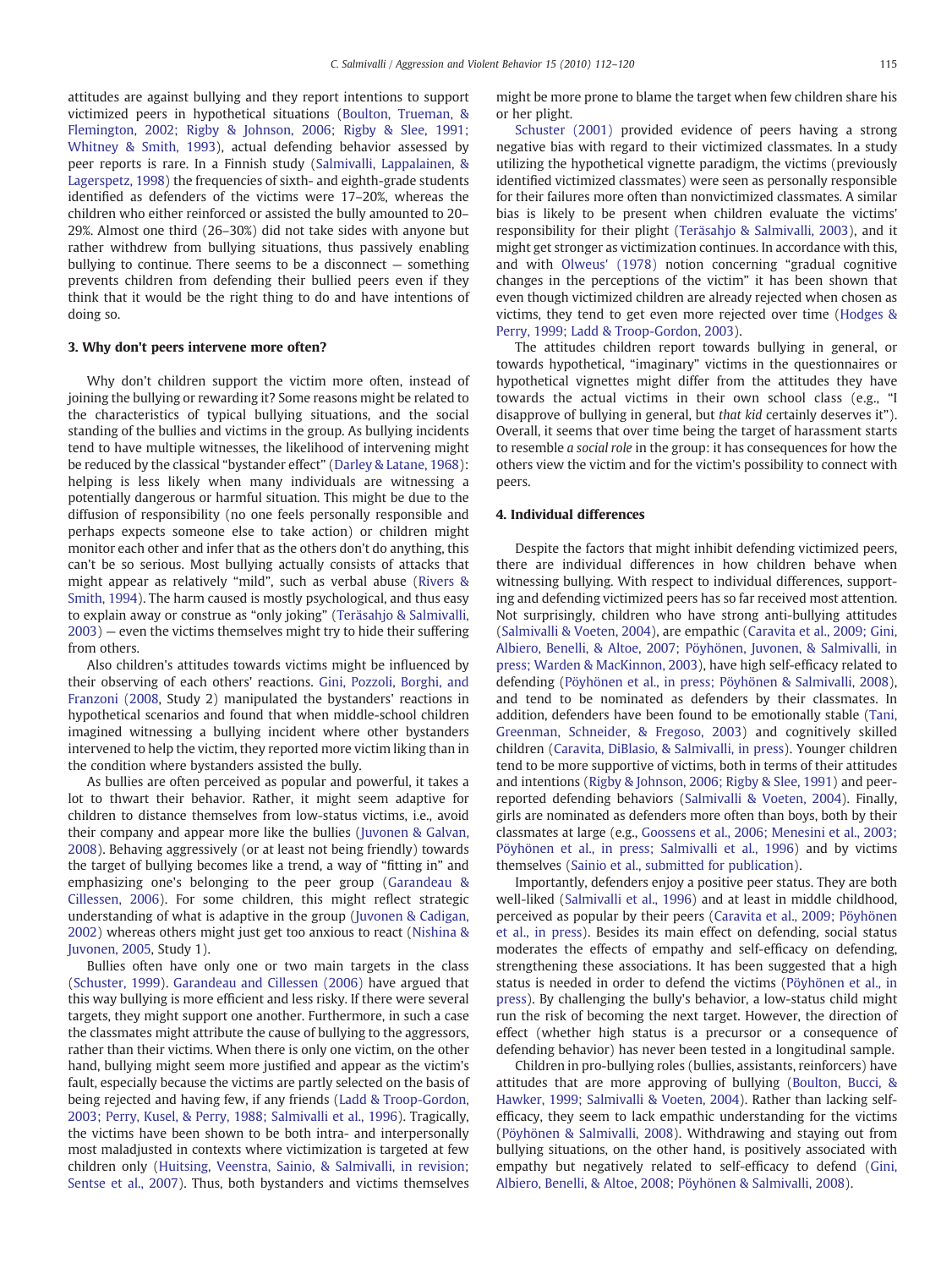Identification of individual characteristics explaining variation in bystanders' reactions is the first step in understanding those reactions. What is more important, however, is to find out how these individual factors interact with the characteristics of the social environment. Some group contexts (whether peer clusters within school classes, or whole school classes) might inhibit or encourage actions that are either probullying (bullying, assisting, reinforcing) or against it (defending) in individual children.

#### 5. Peer clusters and involvement in bullying

The group (i.e. classroom) in which bullying takes place differs from many social groups in an important respect: the membership is involuntary, which means that the victim cannot easily escape his or her situation. The other group members cannot just leave, either. Although students cannot choose their classmates, social selection processes [\(Kandel, 1978](#page-7-0)) take place within classrooms, resulting in cliques and friendship dyads that consist of similar others.

Bullying-related attitudes and behaviors are among the characteristics that clique members tend to share with each other (e.g., [Espelage, Holt, & Henkel, 2003; Witvliet et al., 2009\)](#page-7-0). Children with similar participant roles tend to belong to same peer clusters, resulting in a social structure where some cliques consist of children who tend to take on pro-bullying roles (bullies, assistants, reinforcers) and others involve more prosocial (defenders) or non-involved (outsiders) children ([Salmivalli, Huttunen, & Lagerspetz, 1997](#page-8-0)).

It is not known whether within-group similarity in bullyingrelated behaviors is due to selection or socialization processes (see [Prinstein & Dodge, 2008](#page-7-0)): the relative influence of these mechanisms has not been tested in bullying research. However, there are some studies providing preliminary insight into their possible roles. Whereas the typical way to think of selection effect is that individuals who are alike come together because of mutual liking, recent findings by [Olthof and Goossens \(2008\)](#page-7-0) suggest that 10–13 year-old boys who engage in bullying in pro-bullying roles (ringleader bullying or following) are not liked by similar others. In their study, antisocial involvement in bullying was positively related to desired acceptance (but, importantly, negatively to received acceptance) of other boys who were either bullies or their followers. Accordingly, [Witvliet et al.](#page-8-0) [\(2009\)](#page-8-0) argued that children might join the bullying groups in order to enhance their own social standing in the classroom, rather than because they are attracted to members of such groups. These authors showed that even if the within-classroom clique members resembled each other in bullying, there was even more resemblance within peer cliques in perceived popularity. Furthermore, perceived popularity of the group accounted for a large proportion of within-group similarity in bullying. Together, the studies of [Olthof and Goossens \(2008\) and](#page-7-0) [Witvliet et al. \(2009\)](#page-7-0) suggest that selection effects bringing bullying children together might be based on the need to be accepted by the bullies, or the wish to improve one's own social position by affiliating with them, rather than actual attraction felt towards them.

Social influence processes, in turn, refer to clique members' reciprocal influences on each other's attitudes and behaviors. [Espelage](#page-7-0) [et al. \(2003\)](#page-7-0) used friendship nominations to identify peer groups of middle-school children and followed them longitudinally from fall to spring during a school year. They found that the members of cliques that were high on bullying (operationalized in this study as relatively "mild" forms of aggression, such as teasing, name calling, and social exclusion) increased their corresponding behaviors over time among both boys and girls. The study provides initial evidence of the peergroup socialization effect on bullying behavior, although it leaves open the question how the influence unfolds.

Processes such as "deviancy training" ([Granic & Dishion, 2003](#page-7-0)) might take place within bullying cliques, involving verbal and nonverbal cues of acceptance not only during bullying episodes but also during discussions of such episodes (deviant talk with respect to what was done, and how the target seemed ridiculous). Such processes have not been empirically studied and overall, the socialization of bullying behavior within bullying cliques has not been much elaborated.

Yet another way to think of the socialization of bullying-related behaviors is that children do not necessarily need to belong to the bullying cliques or even interact much with the bullies in order to be influenced by them. [Juvonen and Ho \(2008\)](#page-7-0) recently showed that during the transition to a new middle school, students who initially perceived bullies as high-status children (i.e., nominated the same classmates as cool and as bullying others) were likely to show increases in their bullying behavior over time. In addition, students who wished to hang out with the bullies without this wish being reciprocated increased their bullying behavior. For some children and youth, bullies can represent distant role models whom they start mimicking [\(Juvonen & Ho, 2009](#page-0-0)) by engaging themselves in more bullying behavior.

Besides resembling each other in their overall levels of aggression, friends have been shown to share their targets of aggression [\(Card &](#page-6-0) [Hodges, 2006\)](#page-6-0). Also peer cliques might be contexts fostering not only aggressive and bullying behaviors in general, but also aggression toward specific peers. Some have argued that "bullying together" might provide a sense of cohesion in groups that lack high-quality friendships and genuine cohesiveness ([Garandeau & Cillessen, 2006\)](#page-7-0). In such groups, the function of aggressing together (and perhaps against shared targets) would serve the function of creating bonds between group members, having something in common, and entertaining each other. Accordingly, [Roland and Idsoe \(2001\)](#page-8-0) have argued that bullying might not only be useful for gaining status and power, but also for creating a sense of belonging between children who bully.

It should be remembered that peer cliques exert positive influences on children and youth as well. [Rigby and Johnson \(2006\)](#page-8-0) found that children who believed that their friends (and parents) expected them to support victimized children were more willing to intervene in bullying situations. Defenders of victims often form cliques with other defenders ([Salmivalli et al., 1997\)](#page-8-0) and might thus encourage each others' prosocial behaviors and serve as positive models to each other. Unfortunately, the powerful and popular bullies might be the ones who set the norms at the classroom level, and such norms might override the influence of potentially positive role models within one's own prosocial group. In any case, positive peer influence in the context of bullying has so far been ignored in empirical studies.

### 6. Classroom effects

Classrooms differ from each other in their levels of bullying and victimization. In recently collected Finnish data involving almost 7000 students from 378 different classrooms, 87% of total variation in victimization was found to be due to individual differences, while a significant 13% is due to differences between classrooms [\(Kärnä et al.,](#page-7-0) [in press\)](#page-7-0). Similarly, classroom effects explain about 10% of variance in bullying behavior [\(Kärnä et al., 2008\)](#page-7-0). Already this indicates that there is something in the class context that potentiates or inhibits bullying. Classroom effects on bystander reactions, that is, behaviors of children witnessing bullying are, however, even larger. It was found in a recent study ([Kärnä et al., in press](#page-7-0)) that the proportions of variance attributable to between-classroom differences, were as high as 19% and 35% for reinforcing the bully and defending the victim, respectively. The latter value, for instance, means that more than one third of total variation in defending behavior lies between classrooms. Utilizing the same data set, [Pöyhönen, Kärnä, and](#page-7-0) [Salmivalli \(2008\)](#page-7-0) showed that the defending-empathy slope varied significantly between classrooms as well. In other words, empathy was more likely to lead to defending behaviors in some school classes rather than in others. The classroom context thus moderates the effects of individual characteristics on defending. Such person–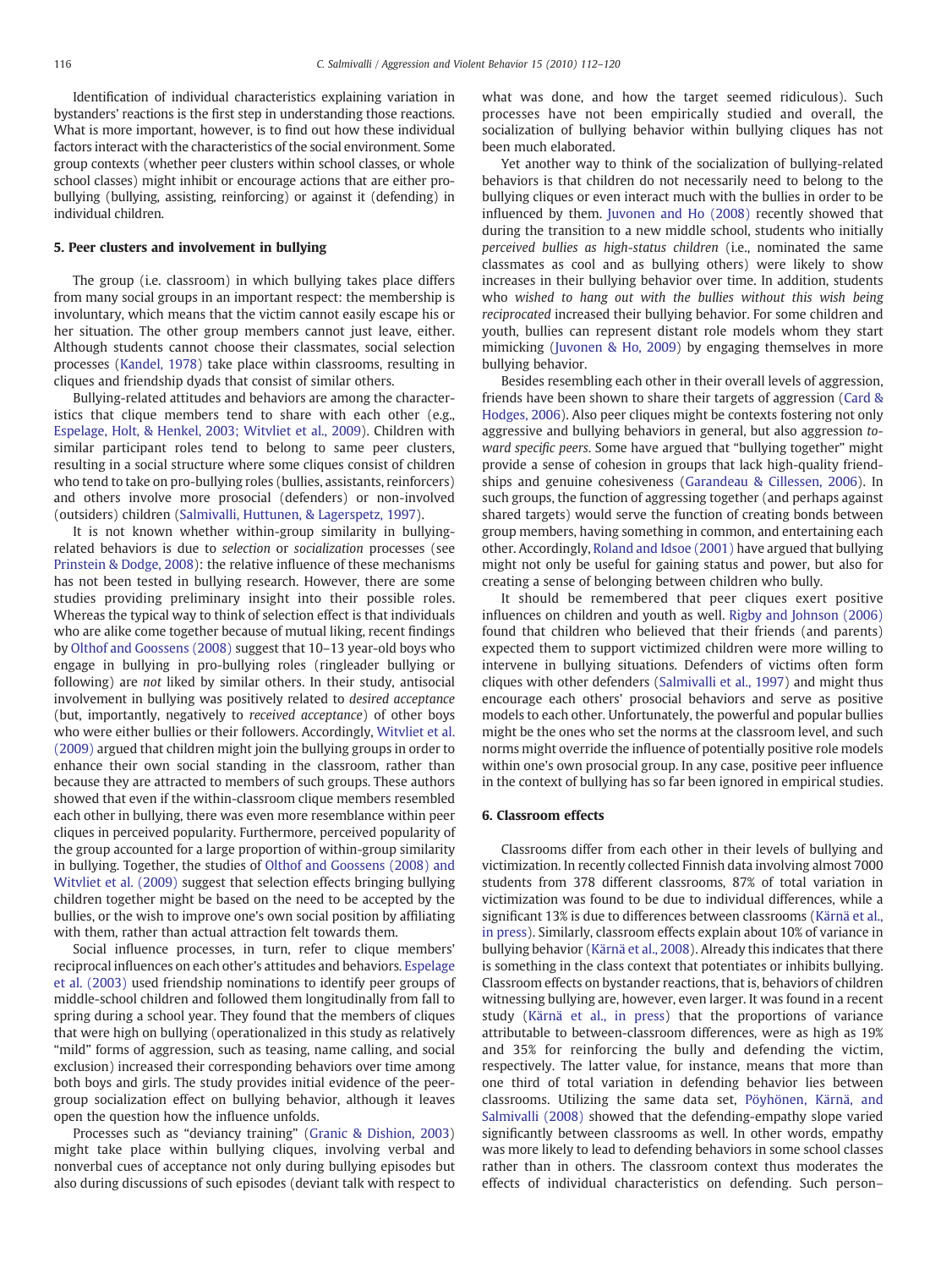environment-interactions have not yet been examined in relation to other participant role behaviors.

Classroom differences have been explained by "class norms" related to bullying. In social psychological literature, a norm is typically defined as "a rule, value or standard shared by the members of a social group that prescribes appropriate, expected, or desirable attitudes and conduct in matters relevant to the group" [\(Turner, 1991,](#page-8-0) p. 3). Such norms might help to understand why bullying is more likely to occur, or why peers witnessing bullying are more likely to intervene on behalf of the victim in some classrooms than in others. It is not clear, however, which type of assessment would produce an index of bullying-related norms that has most predictive validity.

One way to assess classroom norms is to aggregate bullying behaviors to the classroom level. This produces an index of descriptive norms, that is, the extent to which bullying behaviors are (on average) displayed by children in a classroom [\(Henry et al., 2000\)](#page-7-0). Taking this approach, [Sentse et al. \(2007\)](#page-8-0) showed that in classrooms where bullying occurred at high levels (i.e., was normative), it was less likely to be related to peer rejection, and more likely to be associated with peer preference. This is in accordance with the person-group dissimilarity model postulating that behaviors deviating from what is normative in the group are likely to lead to peer dislike ([Wright](#page-8-0) [et al., 1986](#page-8-0)). However, it should be noted that the classroom-level association between bullying and peer acceptance (or, perhaps between bullying and popularity) could itself be used as an index of the normativeness of bullying in a classroom: we do not know whether the fact that bullying is common ("normative") leads to higher acceptance of such behavior over time, or whether the acceptance of bullies is observed by other kids and motivates them to bully as well.

Extending the approach taken by [Sentse et al. \(2007\), Dijkstra,](#page-8-0) [Lindenberg, and Veenstra \(2008\)](#page-8-0) recently showed that bullying was socially accepted especially in classrooms where popular students (rather than students overall) engaged in bullying at high levels, suggesting that it is the behavior of the most popular children that becomes normative in a classroom.

In addition to their impact on bullying-related norms (whether bullying is acceptable or unacceptable) high-status children might use bullying to define other kinds of norms. Juvonen et al. [\(Juvonen &](#page-7-0) [Galvan, 2008; Juvonen & Ho, 2009](#page-7-0)) have proposed that by targeting some members of the school class, the bully defines what is normative in the group and fosters compliance and homogeneity among group members. Through homophobic bullying, for instance, gay-like behavior is defined as something we do not engage in. Similarly, by harassing less trendy individuals, bullies create and enhance the norm of being trendy and good-looking. The harassment has an impact on children who are not targeted themselves: they will do their best to follow the norms in order not to be the next victims or risk their social position among classmates.

Yet another way to operationalize bullying-related norms is to ask children to evaluate the extent to which certain bullying-related behaviors (reinforcing the bully, defending the victim) would be sanctioned or rewarded by peers if someone in their school class displayed them. [Salmivalli and Voeten \(2004\)](#page-8-0) found that norms assessed in this way explained part of classroom-level variation in participant role behaviors (assisting the bully, reinforcing the bully, defending the victim). Furthermore, norms were more against bullying among grade four classrooms than among grades five and six.

Sometimes classroom norms have been operationalized as attitudes aggregated to classroom level (e.g., assessment of injunctive norms by [Henry et al., 2000\)](#page-7-0). It should be remembered, however, that what is normative in a classroom does not necessarily match with the private attitudes of individual children. So-called pluralistic ignorance [\(Katz & Allport, 1931; Prentice, 2008\)](#page-7-0) has recently been discussed in the context of bullying ([Juvonen & Galvan, 2008](#page-7-0)). It refers to a situation when group members privately reject the norm (e.g., they think that bullying is wrong), but at the same time believe that others accept it. When very few children in a school class publicly challenge the behavior of bullies or openly communicate their private attitudes to others, children might infer that the others think that bullying is OK (see [Juvonen & Galvan, 2008\)](#page-7-0). Such a misperceived norm might have an impact on their public reactions to bullying (further fostering the "false" norm in the classroom).

#### 7. To be the target of bullying: classroom effects on adjustment

The victim role seems to be especially difficult to bear when a child is among very few victims (or even the only victim) in a classroom. Victims have fewer negative feelings in classrooms where they observe other children being also victimized ([Bellmore, Witkow,](#page-6-0) [Graham, & Juvonen, 2004; Nishina & Juvonen, 2005,](#page-6-0) Study 2). Paradoxically, a "negative" context can thus serve as a protective factor for an individual victim. It has been suggested that in such a context, victims might be less likely to engage in self-blaming attributions concerning their plight. Being the only victim, the child is more likely to blame him- or herself for the situation ("As the others are not victimized, there must be something wrong with me") whereas witnessing others share the same plight is more likely to lead to external attributions ("The bullies are to blame as they target almost everyone"). The former type of attributions, especially so-called characterological self-blame, are likely to lead to more maladjustment (see [Graham & Juvonen, 1998, 2001\)](#page-7-0).

Further evidence of such a process was provided by [Huitsing et al. \(in](#page-7-0) [revision\)](#page-7-0) who showed that victims were worse off (more depressed and with a lower self-esteem) in classrooms where only few children were targeted. The effects held even when controlling for the average levels of victimization in the classroom. The findings show that besides the average level of victimization in a school class, the dispersion of victimization really has an impact on the targets' adjustment.

#### 8. Implications for bullying interventions

It is often stated that bullying is a "group process" ([O'Connell et al.,](#page-7-0) [1999; Salmivalli et al., 1996; Sutton & Smith, 1999\)](#page-7-0), and many researchers and policymakers share the belief that interventions against bullying should be targeted at the peer-group level rather than at individual bullies and victims. There is less insight into what in the group level should be changed and how.

The literature suggests that children and adolescents facing bullying problems as bystanders are trapped in a social dilemma. On one hand, they understand that bullying is wrong and they would like to do something to stop it  $-$  on the other hand, they strive to secure their own status and safety in the peer group. However, if fewer children rewarded and reinforced the bully, and if the group refused to assign high status for those who bully, an important reward for bullying others would be lost.

Bystanders might even be easier to influence by interventions than the active, initiative-taking bullies. Bystanders often think that bullying is wrong, they feel bad for the victim, and they would like to do something to help. Converting their already existing attitudes into behavior is a challenging task, but it might nevertheless be a more realistic goal than influencing an individual bully by adult sanctions alone. Already by making the private attitudes of bystanders salient (i.e., by making children aware of what others really think about bullying), and thus reducing "pluralistic ignorance" [\(Juvonen & Galvan, 2008;](#page-7-0) [Prentice, 2008](#page-7-0)) may be one key issue in interventions against bullying.

Even if the change in bystanders' behaviors would not lead (at least immediately) to changes in the bully's behavior, it is very likely to make a difference in the victim's situation. Mobilizing the peer group to support the victim is crucial in order to minimize the adverse effects for those who are victimized. Victimization is an attack on the victim's status but also on his or her need to belong ([Hawker &](#page-7-0)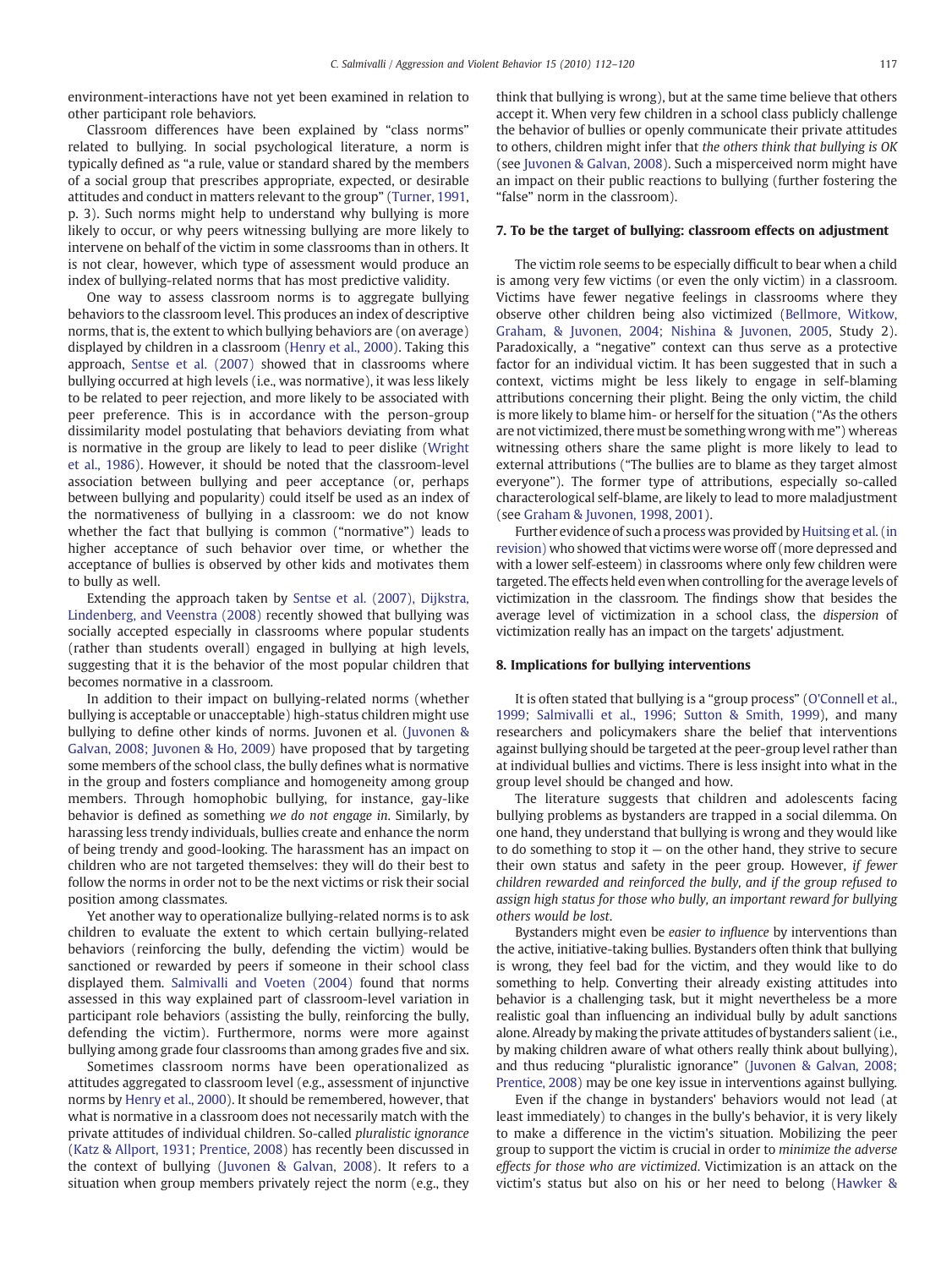<span id="page-6-0"></span>[Boulton, 2001\)](#page-7-0), and often a successful one. Having protective friendships at the classroom has been shown to buffer against further victimization as well as the negative influences of victimization [\(Hodges, Boivin, Vitaro, & Bukowski, 1999\)](#page-7-0), especially when friends possess protective characteristics. Having even one single defender reduces the negative consequences of victimization [\(Sainio et al.,](#page-8-0) [submitted for publication\)](#page-8-0).

Raising children's awareness of the role they play in the bullying process, as well as increasing their empathic understanding of the victim's plight, can reduce bullying. However, as self-efficacy for defending is an important factor contributing to defending behaviors [\(Pöyhönen et al., in press; Pöyhönen & Salmivalli, 2008\)](#page-7-0), students should be taught safe strategies to support the victim and encouraged to make common decisions (e.g., classroom rules) to do so.

Once the reward structure of the classroom changes, supporting and defending the victim can actually become reinforced and rewarded. Targeting bystanders does not mean that individual bullies should not be influenced. Both universal and indicated interventions are needed to effectively put an end to bullying. When bullying comes to the attention of adults, the particular case should be handled, not together in the classroom but by private discussions in which it is made clear that bullying is not tolerated (e.g., [Olweus, 1991](#page-7-0)). Of further help might be discussions with some prosocial, relatively high-status peers who are encouraged to support the victim in need [\(Salmivalli, Kärnä, & Poskiparta, 2009a,b](#page-8-0)).

A recently evaluated Finnish anti-bullying program, KiVa ([www.](#page-8-0) [kivakoulu.](#page-8-0)fi), which is now becoming a national program used in Finnish comprehensive schools [\(Salmivalli et al., 2009a,b](#page-8-0)) is based on the above principles. It has been found to be highly successful in reducing bullying and victimization, but also in increasing empathy toward victims, self-efficacy related to defending, and the actual peer support provided for victims [\(Kärnä et al., in press\)](#page-7-0). The mechanisms of such changes are now being investigated in detail, and the findings will hopefully help understand better the peer processes involved in bullying. Even if peers are part of the problem, they can also be part of the solution.

#### 9. Conclusions and future directions

Considering the literature, it seems justified to argue that being bullied is more than just a series of aggressive interactions, or a hurtful dyadic relationship between the bully and the victim. It often resembles a social role in the group (see also [Lagerspetz et al., 1982](#page-7-0)), bringing along many social consequences that are not only persistent but seem to get worse over time. There is a negative bias in peers' evaluations of the victims [\(Schuster, 2001](#page-8-0)), and the dislike for victimized children becomes more wide-spread over time [\(Hodges &](#page-7-0) [Perry, 1999\)](#page-7-0). Many children not directly involved may react in ways which are not only rewarding to the bullies but also tremendously discouraging to the victims, such as laughing at the moments of their humiliation [\(Salmivalli et al., 1996\)](#page-8-0). By such small acts, many more children than just the active bullies contribute to the harm caused to the victim. In analogy with a jig-saw puzzle, the "whole picture" of bullying is fully revealed only when the small pieces are all put together.

Despite many descriptive studies on the attitudes, intentions, and social positions of children behaving in different ways in bullying incidents, the actual group-level processes potentiating bullying and maintaining it have not been much elaborated. Different modes of group influence have been suggested to be involved, but rarely put to rigorous empirical test. It has been shown, however, that children belonging to bullying cliques increase their bullying behaviors over time [\(Espelage et al., 2003\)](#page-7-0), possibly through reciprocal rewarding and reinforcing of each others' behavior. Other children might emulate the bullies' behavior because they perceive bullies as cool [\(Juvonen et al., 2003](#page-7-0)), wish to be accepted by them ([Olthof &](#page-7-0)

[Goossens, 2008](#page-7-0)) or to be included in their group in order to gain status [\(Witvliet et al., 2009](#page-8-0)). Finally, as bullies are dominant and perceived popular, they are in a position to exert influence on a wider group of classmates, even those who would like to do something to help the victims ([Juvonen & Galvan, 2008](#page-7-0)). For instance, the influence of an individual child's empathy on defending behavior is influenced by the group context ([Pöyhönen et al., 2008](#page-7-0)): some classroom contexts inhibit even highly empathic children from helping their vulnerable peers.

So far, there are many more ideas concerning group involvement in bullying than empirical studies testing them. This can be seen in the frequent use of expressions such as "might be" or "has been suggested" throughout the present review: many of the assumptions or speculations presented in the literature just have not been examined empirically. Furthermore, cross-sectional studies dominate existing research on group engagement in bullying. Longitudinal designs are desperately needed in order to disentangle the precursors of bystander behaviors (such as defending the victims) from their consequences, to disentangle selection from socialization effects in studies of peer clusters, to understand the mechanisms of those effects (e.g., what are the basis for selection; how peer-group socialization effects unfold), and to elaborate how classroom environments contribute to changes in bullying-related attitudes and behaviors over time.

#### Acknowledgment

The writing of this review was supported by the Academy of Finland Grant 121091.

#### References

- Alsaker, F., & Nägele, C. (2008). Bullying in kindergarten and prevention. In D. Pepler & W. Craig (Eds.), Understanding and addressing bullying: An international perspectivePrevNet publication series, Vol. 1. (pp. 230–248).
- Andreou, E., & Metallidou, P. (2004). The relationship of academic and social cognition to behaviour in bullying situations among Greek primary school children. Educational Psychology, 24, 27–41.
- Atlas, R., & Pepler, D. (1998). Observations of bullying in the classroom. Journal of Educational Research, 92, 86–99.
- Bellmore, A., Witkow, M., Graham, S., & Juvonen, J. (2004). Beyond the individual: The impact of ethnic context and classroom behavioral norms on victims' adjustment. Developmental Psychology, 40, 1159–1172.
- Björkqvist, K., Ekman, K., & Lagerspetz, K. M. J. (1982). Bullies and victims: their ego picture, ideal ego picture, and normative ego picture. Scandinavian Journal of Psychology, 23, 307–313.
- Boulton, M., Bucci, E., & Hawker, D. (1999). Swedish and English secondary school pupils' attitudes towards, and conceptions of, bullying: Concurrent links with bully/victim involvement. Scandinavian Journal of Psychology, 40, 277–284.
- Boulton, M., & Smith, P. K. (1994). Bully/victim problems in middle-school children: Stability, self-perceived competence, peer perceptions and peer acceptance. British Journal of Developmental Psychology, 12, 315–329.
- Boulton, M. J., Trueman, M., & Flemington, I. (2002). Associations between secondary school pupils' definitions of bullying, attitudes towards bullying, and tendencies to engage in bullying: Age and sex differences. Educational Studies, 28, 353–370.
- Bowling, N., & Beehr, T. (2006). Workplace harassment from the victim's perspective: A theoretical model and meta-analysis. Journal of Applied Psychology, 91, 998-1012.
- Camodeca, M., & Goossens, F. A. (2005). Children's opinions on effective strategies to cope with bullying: The importance of bullying role and perspective. Educational Research, 47, 93–105.
- Caravita, S., DiBlasio, P., & Salmivalli, C. (2009). Unique and interactive effects of empathy and social status on inovlvement in bullying. Social Development, 18, 140–163.
- Caravita, S., DiBlasio, P., & Salmivalli, C. (in press). Participation in bullying among early adolescents: Is ToM involved? Merrill-Palmer Quarterly.
- Card, N., & Hodges, E. V. E. (2006). Shared targets of aggression by early adolescent friends. Developmental Psychology, 42, 1327–1338.
- Coie, J., Dodge, K., Terry, R., & Wright, V. (1991). The role of aggression in peer relations: An analysis of aggression episodes in boys' play groups. Child Development, 62, 812–826. Craig,W., & Harel, Y. (2004). Bullying, physical fighting, and victimization. In C. Currie (Ed.),
- Young people's health in context: International report from the HBSC 2001/02 survey.WHO Policy Series: Health policy for children and adolescents issue 4 Copenhagen: WHO Regional Office for Europe.
- Darley, J., & Latane, B. (1968). When will people help in a crisis? Psychology Today, 2, 54–57, 70–71.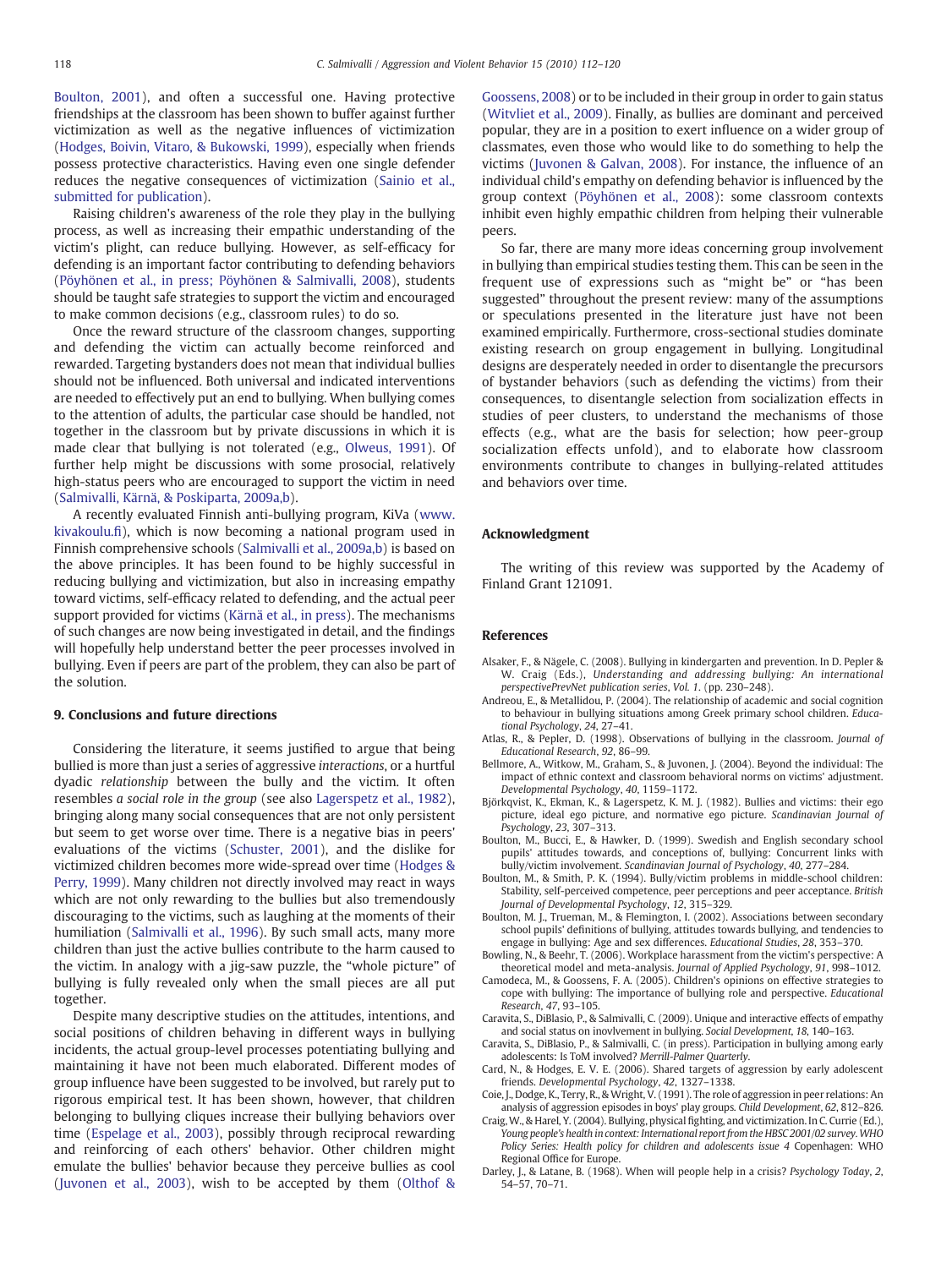- <span id="page-7-0"></span>Dijkstra, J. K., Lindenberg, S., & Veenstra, R. (2008). Beyond the class norm: Bullying behavior of popular adolescents and its relation to peer acceptance and rejection. Journal of Abnormal Child Psychology, 36, 1289–1299.
- Dodge, K. (1991). The structure and function of reactive and proactive aggression. In D. Pepler & K. Rubin (Eds.), The development and treatment of childhood aggression (pp. 201–218). Hillsdale, NJ: Lawrence Erlbaum.
- Eder, D. (1985). The cycle of popularity: Interpersonal relations among female adolescents. Sociology of Education, 58, 154–165.
- Erath, S., Flanagan, K., & Bierman, K. (2008). Early adolescent school adjustment: Associations with friendship and peer victimization. Social Development, 17, 853–870. Espelage, D., Bosworth, K., & Simon, T. (2001). Short-term stability and prospective cor-
- relates of bullying in middle-school students: An examination of potential demographic, psychosocial, and environmental influences. Violence and Victims, 16, 411–426.
- Espelage, D., Holt, M., & Henkel, R. (2003). Examination of peer-group contextual effects on aggression during early adolescence. Child Development, 74, 205–220.
- Estell, D., Farmer, T., Pearl, R., Van Acker, R., & Rodkin, P. (2008). Social status and aggressive and disruptive behaviors in girls: Individual, group, and classroom differences. Journal of School Psychology, 46, 193–212.
- Garandeau, C., & Cillessen, A. (2006). From indirect aggression to invisible aggression: A conceptual view on bullying and peer group manipulation. Aggression and Violent Behavior, 11, 641–654.
- Gini, G., Albiero, P., Benelli, B., & Altoe, G. (2007). Does empathy predict adolescents' bullying and defending behavior? Aggressive Behavior, 33, 467–476.
- Gini, G., Albiero, P., Benelli, B., & Altoe, G. (2008). Determinants of adolescents' active defending and passive bystanding behavior in bullying. Journal of Adolescence, 31, 93–105.
- Gini, G., Pozzoli, T., Borghi, F., & Franzoni, L. (2008). The role of bystanders in students' perception of bullying and sense of safety. Journal of School Psychology, 46, 617–638.
- Goossens, F. A., Olthof, T., & Dekker, P. H. (2006). New participant role scales: Comparison between various criteria for assigning roles and indications for their validity. Aggressive Behavior, 32, 343–357.
- Graham, S., & Juvonen, J. (1998). Self-blame and peer victimization in middle school: An attributional analysis. Developmental Psychology, 34, 587–599.
- Graham, S., & Juvonen, J. (2001). An attributional approach to peer victimization. In J. Juvonen & S. Graham (Eds.), Peer harassment in school: The plight of the vulnerable and victimized (pp. 49–72). New York: Guilford Press.
- Granic, I., & Dishion, T. (2003). Deviant talk in adolescent friendships: A step toward measuring a pathogenic attractor process. Social Development, 12, 314–334.
- Hawker, D. S. J., & Boulton, M. J. (2000). Twenty years' research on peer victimization and psychosocial maladjustment: A meta-analytic review of cross-sectional studies. Journal of Child Psychology and Psychiatry, 41, 441–455.
- Hawker, D., & Boulton, M. (2001). Subtypes of peer harassment and their correlates. In J. Juvonen & S. Graham (Eds.), Peer harassment in school: The plight of the vulnerable and the victimized (pp. 378–397). New York: Guilford Press.
- Hawkins, D. L., Pepler, D. J., & Craig, W. M. (2001). Naturalistic observations of peer interventions in bullying. Social Development, 10, 512–527.
- Hawley, P. (1999). The ontogenesis of social dominance: A strategy-based evolutionary perspective. Developmental Review, 19, 97–132.
- Hawley, P. (2002). Social dominance and prosocial and coercive strategies of resource control in preschoolers. International Journal of Behavioral Development, 26, 167–176.
- Hawley, P., Little, T., & Card, N. (2007). The allure of a mean friend: Relationship quality and processes of aggressive adolescents with prosocial skills. International Journal of Behavioral Development, 31, 170–180.
- Haynie, D., Nansel, T., Eitel, P., Crump, A., Saylor, K., Yu, K., et al. (2001). Bullies, victims, and bully–victims: Distinct groups of at-risk youth. Journal of Early Adolescence, 21, 29–49.
- Heinemann, P. -P. (1972). Mobbning. Gruppvåld bland barn och vuxna Stockholm: Natur och kultur.
- Henry, D., Guerra, N., Huesmann, R., Tolan, P., Van Acker, R., & Eron, L. (2000). Normative influences on aggression in urban elementary school classrooms. American Journal of Community Psychology, 28, 59–81.
- Hodges, E. V. E., Boivin, M., Vitaro, F., & Bukowski, W. (1999). The power of friendship: Protection against an escalating cycle of peer victimization. Developmental Psychology, 35, 94–101.
- Hodges, E. V. E., & Perry, D. G. (1999). Personal and interpersonal antecedents and consequences of victimization by peers. Journal of Personality and Social Psychology, 76, 677–685.
- Huitsing, G., Veenstra, R., Sainio, M., & Salmivalli, C. (in revision). "It must be me" or "It could be them?" The impact of the social network position of bullies and victims on victims' adjustment. Social Networks.
- Ireland, J. (2005). Bullying among prisoners: Innovations in theory and research Devon, UK: Willan Publishing.
- Ireland, J., Archer, J., & Power, X. (2007). Characteristics of male and female prisoners involved in bullying behavior. Aggressive Behavior, 33, 220–229.
- Isaacs, J., Hodges, E., & Salmivalli, C. (2008). Long-term consequences of victimization: A follow-up from adolescence to young adulthood. European Journal of Developmental Science, 2, 387–397.
- Juvonen, J., & Cadigan, J. (2002). Social determinants of public behavior of middle school youth: Perceived peer norms and need to be accepted. In T. Urdan (Ed.), Adolescence and education. Vol. 2: Academic motivation of adolescents (pp. 277–297). Greenwich, CT: Information Age Publishing.
- Juvonen, J., & Galvan, A. (2008). Peer influence in involuntary social groups: Lessons from research on bullying. In M. Prinstein & K. Dodge (Eds.), Peer influence processes among youth (pp. 225–244). New York: Guilford Press.
- Juvonen, J., Graham, S., & Schuster, B. (2003). Bullying among young adolescents: The strong, weak, and troubled. Pediatrics, 112, 1231–1237.
- Juvonen, J., & Ho, A. (2008). Social motives underlying disruptive behavior across middle grades. Journal of Youth and Adolescence, 37, 747–756.
- Juvonen, J., & Ho, A. (2009). Social motives underlying antisocial behavior across middle school grades. Journal of Youth and Adolescence. doi:[10.1007/s10964-008-9272-0.](#page-0-0)
- Kaltiala-Heino, R., Rimpelä, M., Rantanen, P., & Rimpelä, A. (2000). Bullying at school—An indicator of adolescents at risk for mental disorders. Journal of Adolescence, 23, 661–674. Kandel, D. (1978). Homophily, selection, and socialization in adolescent friendships.
- American Journal of Sociology, 84, 427–436. Katz, D., & Allport, F. (1931). Student attitudes Syracuse, New York: Craftsman.
- Keltner, D., Gruenfeld, D. H., & Anderson, C. (2003). Power, approach, and inhibition. Psychological Review, 110, 265–284.
- Kärnä, A., Salmivalli, C., Poskiparta, E., & Voeten, M. J. M. (2008, May). Do bystanders influence the frequency of bullying in a classroom? The XIth EARA conference, Turin, Italy. Kärnä, A., Voeten, M., Little, T., Poskiparta, E., Kaljonen, A., & Salmivalli, C. (in press). A
- large-scale evaluation of the KiVa anti-bullying program.
- Kärnä, A., Voeten. M., Poskiparta, E., & Salmivalli, C. (in press). Vulnerable children in different classrooms: Classroom-level factors moderate the effect of individual risk on victimization. Merrill-Palmer Quarterly.
- Ladd, G., & Troop-Gordon, W. (2003). The role of chronic peer difficulties in the development of children's psychological adjustment problems. Child Development, 74, 1344–1367.
- LaFontana, K., & Cillessen, A. (2009). Developmental changes in the priority of perceived status in childhood and adolescence.Social Development. doi[:10.1111/j.](http://dx.doi.org/10.1111/j. 14672008.00522.x) 1467-9507.2008.00522.x [Published online January 2009.](http://dx.doi.org/10.1111/j. 14672008.00522.x)
- Lagerspetz, K. M. J., Björkqvist, K., Berts, M., & King, E. (1982). Group aggression among school children in three schools. Scandinavian Journal of Psychology, 23, 45–52.
- Menesini, E., Codecasa, E., & Benelli, B. (2003). Enhancing children's responsibility to take action against bullying: Evaluation of a befriending intervention in Italian middle schools. Aggressive Behavior, 29, 10–14.
- Moffitt, T. (1993). Adolescence-limited and life-course-persistent antisocial behavior: A developmental taxonomy. Psychological Review, 100, 674–701.
- Nansel, T., Overpeck, M., Pilla, R., Ruan, W., Simon-Mortton, B., & Scheidt, P. (2001). Bullying behaviors among U.S. youth: Prevalence and association with psychosocial adjustment. Journal of the American Medical Association, 285, 2094–2100.
- Nansel, T. R., Craig, W., Overpeck, M. D., Saluja, G., & Ruan, W. J.the Health Behavior in School-Aged Children Bullying Analyses Working Group. (2004). Cross-national consistency in the relationship between bullying behaviors and psychosocial adjustment. Archives of Pediatrics & Adolescent Medicine, 158, 730-736.
- Nielsen, M., Matthiesen, S., & Einarsen, S. (2008). Sense of coherence as a protective mechanism among targets of workplace bullying. Journal of Occupational Health Psychology, 13, 128–136.
- Nishina, A., & Juvonen, J. (2005). Daily reports of witnessing and experiencing peer harassment in middle school. Child Development, 76, 435–450.
- O'Connell, P., Pepler, D., & Craig, W. (1999). Peer involvement in bullying: Insights and challenges for intervention. Journal of Adolescence, 22, 437–452.
- Olthof, T., & Goossens, F. (2008). Bullying and the need to belong: Early adolescents' bullying-related behavior and the acceptance they desire and receive from particular classmates. Social Development, 17, 24–46.
- Olweus, D. (1978). Aggression in schools: Bullies and whipping boys Washington, DC: Hemisphere.
- Olweus, D. (1991). Bully–victim problems among schoolchildren: Basic facts and effects of a school-based intervention program. In D. Pepler & K. Rubin (Eds.), The development and treatment of childhood aggression (pp. 411–448). Hillsdale, NJ: Lawrence Erlbaum.
- Olweus, D. (1994). Bullying at school: Long-term outcomes for the victims and an effective school-based intervention program. In L. R. Huesmann (Ed.), Aggressive behavior: Current perspectives (pp. 97–130). New York: Plenum Press.
- Olweus, D. (2001). Peer harassment: A critical analysis and some important issues. In J. Juvonen & S. Graham (Eds.), Peer harassment in school: The plight of the vulnerable and victimized New York: Guilford Press.
- Ostvik, K., & Rudmin, F. (2001). Bullying and hazing among Norwegian army soldiers: Two studies of prevalence, context, and cognition. Military Psychology, 13, 17–39.
- Pellegrini, A. D. (2002). Bullying, victimization, and sexual harassment during the transition to middle school. Educational Psychologist, 37, 151–163.
- Pellegrini, A. D., Bartini, M., & Brooks, F. (1999). School bullies, victims, and aggressive victims: Factors relating to group affiliation and victimization in early adolescence. Journal of Educational Psychology, 91, 216–224.
- Pellegrini, A. D., & Long, J. D. (2002). A longitudinal study of bullying, dominance, and victimization during the transition from primary school through secondary school. British Journal of Developmental Psychology, 20, 259–280.
- Perry, D., Kusel, S., & Perry, L. (1988). Victims of peer aggression. Developmental Psychology, 24, 807–814.
- Prentice, D. (2008). Mobilizing and weakening peer influence as mechanisms for changing behavior: Implications for alcohol intervention programs. In M. Prinstein & K. Dodge (Eds.), Peer influence processes among youth (pp. 161–180). New York: Guilford Press.
- Prinstein, M., & Dodge, K. (2008). Current issues in peer influence research. In M. Prinstein & K. Dodge (Eds.), Peer influence processes among youth (pp. 3–13). New York: Guilford Press.
- Pöyhönen, V., Juvonen, J., & Salmivalli, C. (in press). What does it take to stand up for the victim of bullying? The interplay between personal and social factors. Merrill-Palmer Quarterly.
- Pöyhönen, V., Kärnä, A., & Salmivalli, C. (2008, July). Classroom-level moderators of the empathy-defending link. The 20th Biennial ISSBD Meeting, Würzburg, Germany.
- Pöyhönen, V., & Salmivalli, C. (2008). New directions in research and practice addressing bullying: Focus on defending behavior. In W. Craig (Ed.), An international perspective on understanding and addressing bullyingPREVNet publication series, Vol. 1. (pp. 6–43).